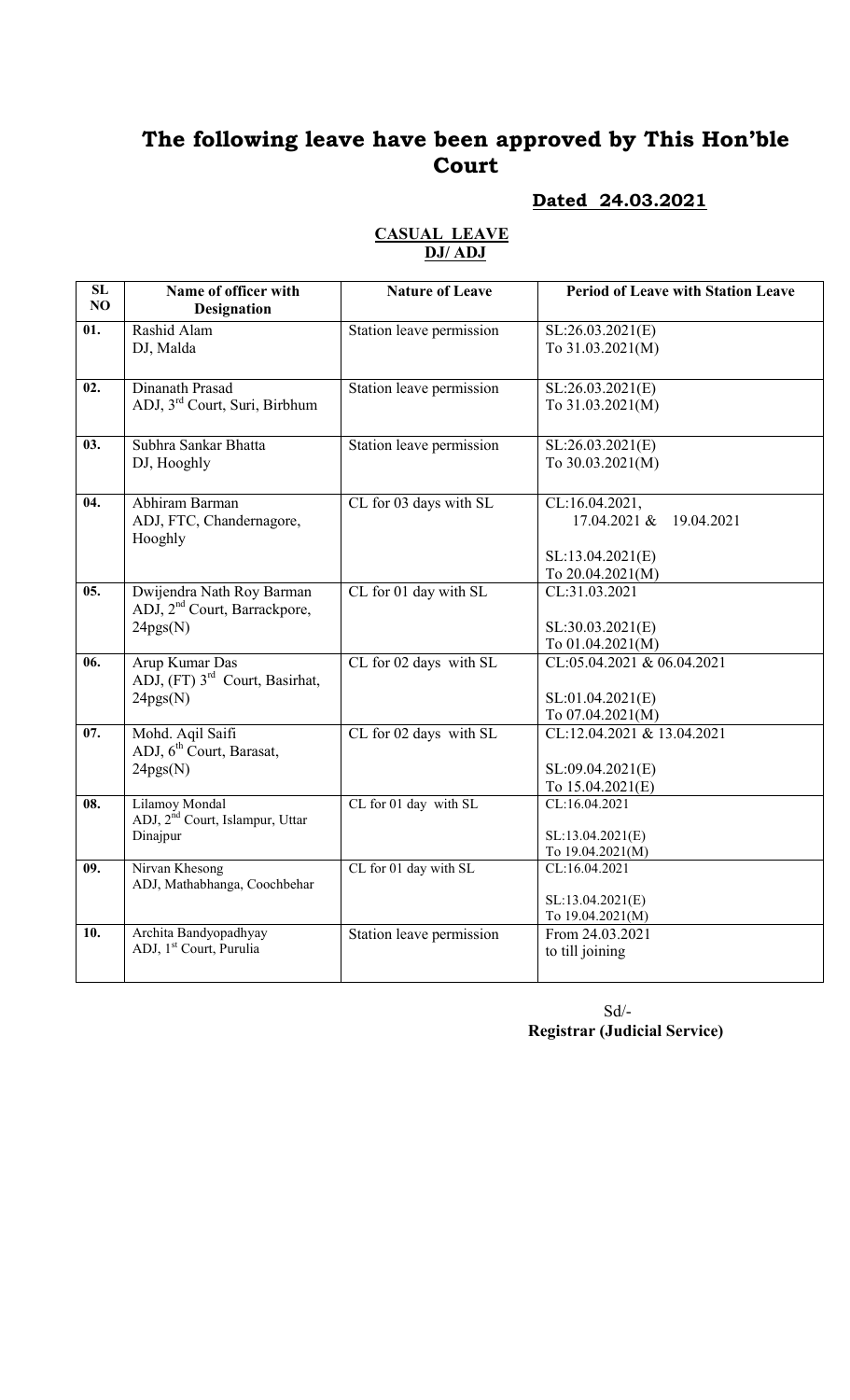## The following leave have been approved by This Hon'ble Court

#### Dated: 24.03.2021

|                      | JM                                              |                        |                                           |  |  |
|----------------------|-------------------------------------------------|------------------------|-------------------------------------------|--|--|
| SL<br>N <sub>O</sub> | Name of officer with<br><b>Designation</b>      | <b>Nature of Leave</b> | <b>Period of Leave with Station Leave</b> |  |  |
| 01.                  | Smt. Najmus Sahar<br>JM, Kalna, Purba Bardhaman | CCL for 18 days        | From 01.03.2021 to 18.03.2021.            |  |  |

### $CJ(JD)$

| SL<br>N <sub>O</sub> | Name of officer with<br><b>Designation</b>                                 | <b>Nature of Leave</b>        | <b>Period of Leave with Station Leave</b> |
|----------------------|----------------------------------------------------------------------------|-------------------------------|-------------------------------------------|
| 02.                  | Md. Amiruddin Ali, CJ(JD), $2nd$<br>Court, Alipore, 24 Pgs (S)             | Commuted Leave for 05<br>days | From 28.02.2021 to 04.03.2021             |
| 03.                  | Smt. Gopa Das<br>$CJ(JD)$ , $2nd$ Court, Barrackpore,<br>North 24 Parganas | Commuted Leave for 35<br>days | From 28.12.2020 to 31.01.2021             |

Sd/- Registrar (Judicial Service)

#### **IM**